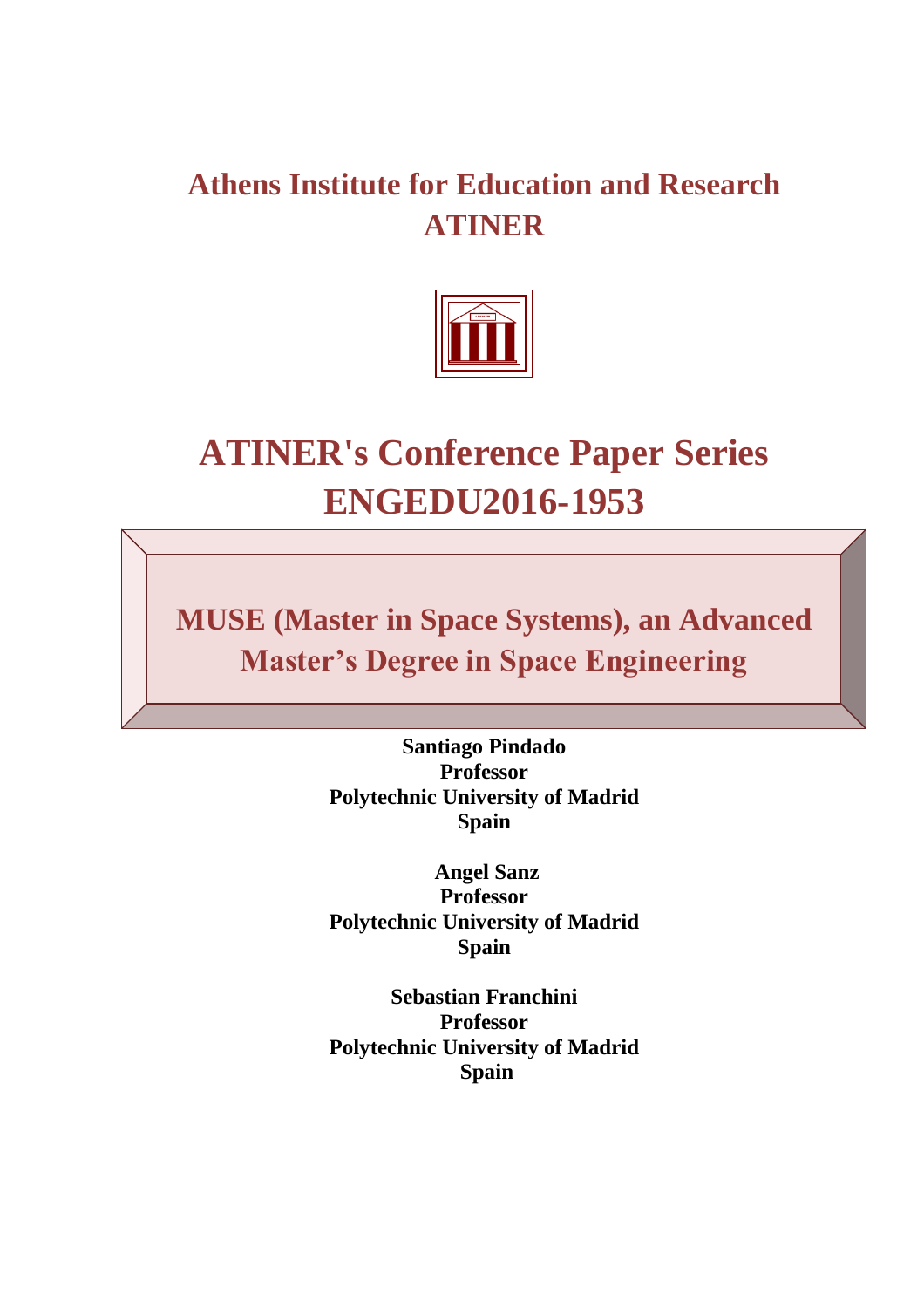**Isabel Perez-Grande Professor Polytechnic University of Madrid Spain**

**Gustavo Alonso Professor Polytechnic University of Madrid Spain**

**Javier Perez Professor Polytechnic University of Madrid Spain**

**Felix Sorribes Professor Polytechnic University of Madrid Spain**

**Javier Cubas Professor Polytechnic University of Madrid Spain**

**Andres García Professor Polytechnic University of Madrid Spain** 

**Elena Roibas Professor Polytechnic University of Madrid Spain**

**Antonio Fernández Professor Polytechnic University of Madrid Spain**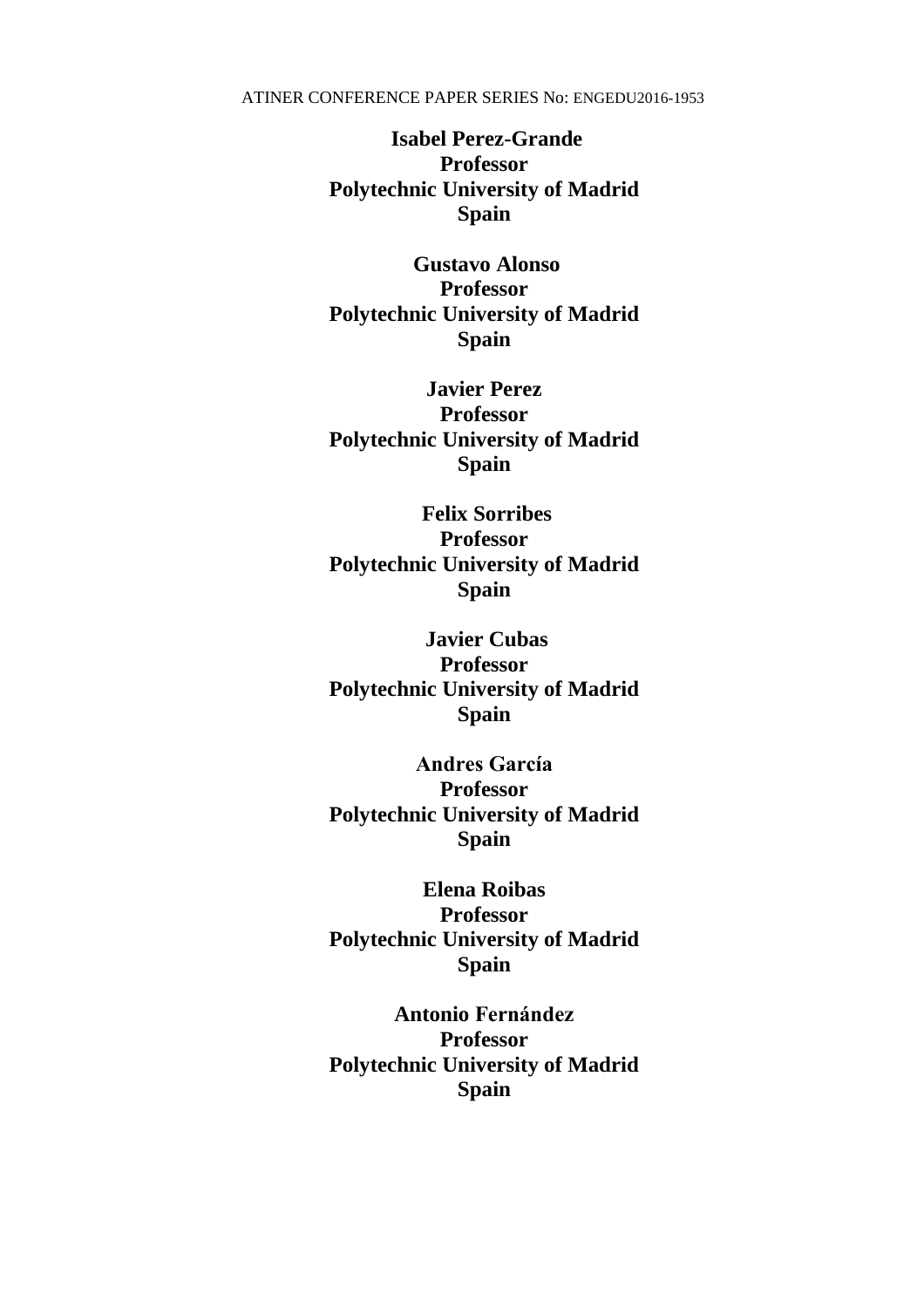## An Introduction to ATINER's Conference Paper Series

ATINER started to publish this conference papers series in 2012. It includes only the papers submitted for publication after they were presented at one of the conferences organized by our Institute every year. This paper has been peer reviewed by at least two academic members of ATINER.

Dr. Gregory T. Papanikos President Athens Institute for Education and Research

This paper should be cited as follows:

**Pindado, S., Sanz, Á., Franchini, S., Pérez-Grande, I., Alonso, G., Pérez, J., Sorribes-Palmer, F., Cubas, J., García, A., Roibás, E., and Fernández, A.** (2016). **"MUSE (Master in Space Systems), an Advanced Master's Degree in Space Engineering",** Athens: ATINER'S Conference Paper Series, No: **ENGEDU2016-1953.**

Athens Institute for Education and Research 8 Valaoritou Street, Kolonaki, 10671 Athens, Greece Tel: + 30 210 3634210 Fax: + 30 210 3634209 Email: info@atiner.gr URL: www.atiner.gr URL Conference Papers Series: www.atiner.gr/papers.htm Printed in Athens, Greece by the Athens Institute for Education and Research. All rights reserved. Reproduction is allowed for non-commercial purposes if the source is fully acknowledged. ISSN: 2241-2891 31/08/2016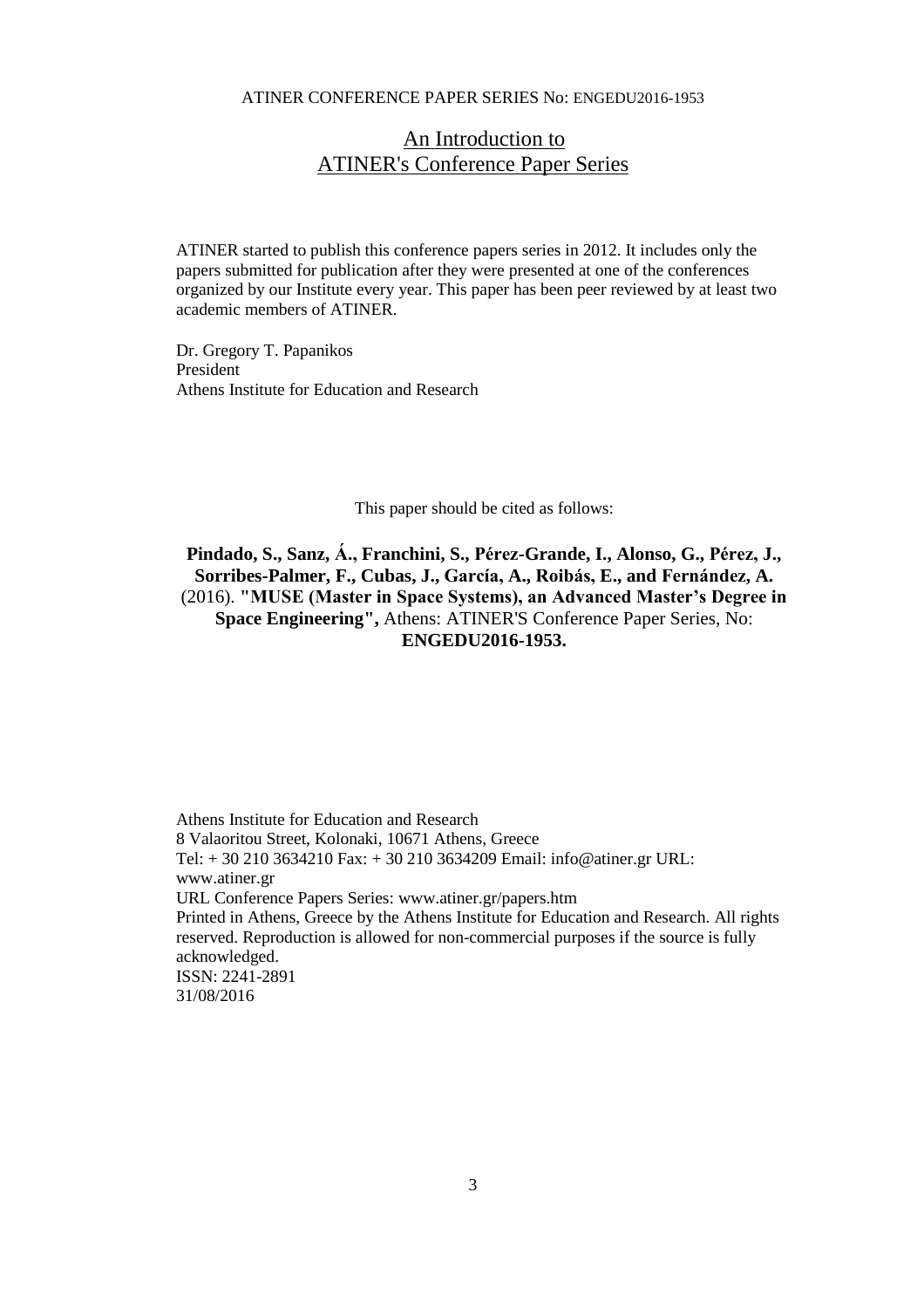### **MUSE (Master in Space Systems), an Advanced Master's Degree in Space Engineering**

**Santiago Pindado Angel Sanz Sebastian Franchini Isabel Perez-Grande Gustavo Alonso Javier Perez Felix Sorribes Javier Cubas Andres García Elena Roibas Antonio Fernández**

#### **Abstract**

In Spain, and most part of Europe, historically, space engineering education was a small part of a broader aerospace curriculum in aeronautics, dominated by fluid- and structures- focused engineering.

The Spanish universities have entailed a profound renewal within the last years as a result of the European Space for Higher Education implementation. In the case of *Universidad Politécnica de Madrid* (UPM) this change led to the possibility of setting up new official master's degrees (*Masters Universitarios*). One of these new degrees is MUSE (*Master Universitario en Sistemas Espaciales*), the Master's Degree in Space Systems of UPM, which is fully devoted to space systems engineering and technology, and fully focused on the space industry needs.

MUSE is promoted, organized, implemented and run by *Instituto Universitario de Microgravedad "Ignacio Da Riva"* (IDR/UPM) research institute. The main purpose of this master is to share with the students the wide expertise and experience in space research/technology from the IDR/UPM (and other research groups at UPM). At present, IDR/UPM collaborates with several space scientific institutions (ESA, NASA, JAXA, etc.) on different missions, such as Rosetta, Sunrise, Solar Orbiter, ExoMars, JEM-EUSO. Besides, IDR/UPM designed and developed a 50-kg class satellite (UPMSat-1) which was launched in 1995, and is currently developing another two: UPMSat-2 and Lian-Hé (in collaboration with Beihang University, China).

In this regard, MUSE is project-based learning oriented, as it is characterized by a significant amount of practical work by the students, directly linked to IDR/UPM running space projects. This master's degree is designed to reduce as much as possible the initial training required by the graduates once enrolled in a space engineering company.

The aim of this paper is to explain the origin of MUSE master's degree program, its structure, the implementation focus and problems, student characteristics, study cases carried out, and future challenges.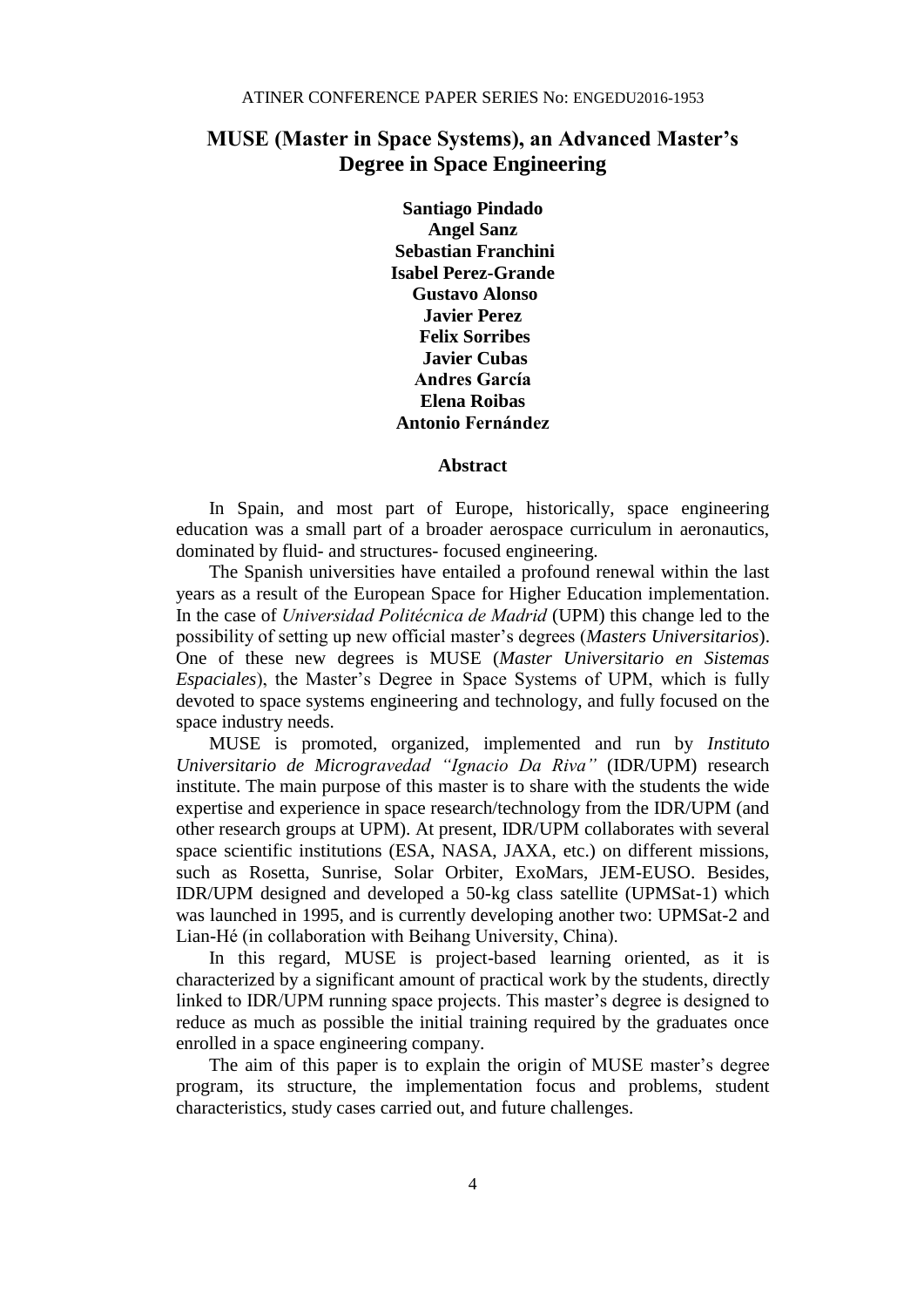**Keywords**: Master's degree, space technology, space systems, project-based learning, active learning

**Acknowledgment**: The present paper is the first one related to Master in Space Systems of the Technical University of Madrid (MUSE). It is dedicated to the memory of Professor José Meseguer, whose vision inspired all people from IDR/UPM to do their best in every challenge he proposed.

> *"…aunque la vida perdió, dejonos harto consuelo su memoria"*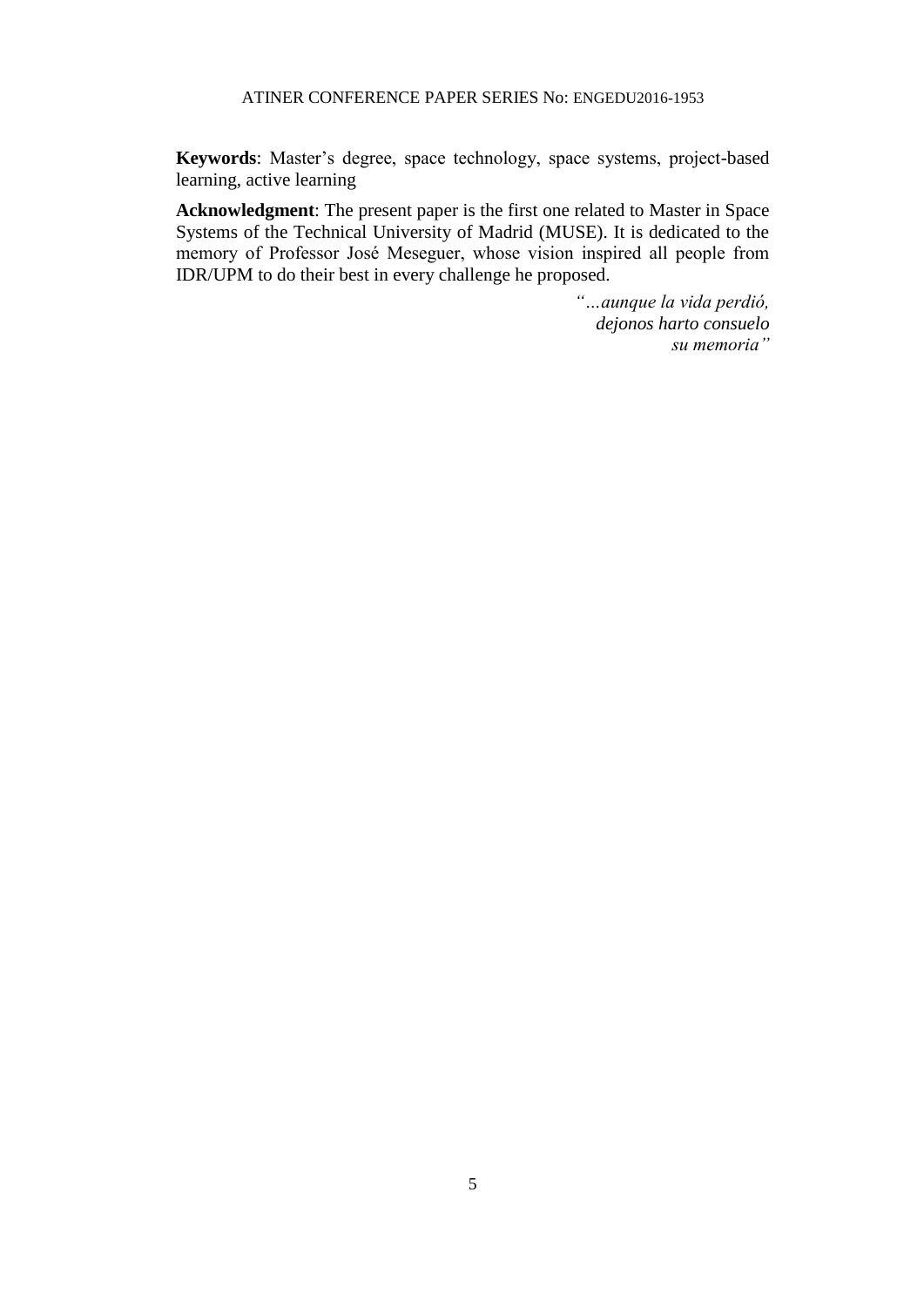#### **Introduction**

 $\overline{a}$ 

In 2010, the head of the IDR/UPM Institute, José Meseguer, proposed the staff of the institute a quite serious challenge, to develop an official engineering master program focused on space technology. The aforementioned staff, formed by professors, researchers, technicians and students, reacted according to Professor Meseguer expectations and on May the  $24<sup>th</sup>$  of 2014, the Master in Space Systems (*Máster Universitario en Sistemas Espaciales* – MUSE) of the Technical University of Madrid (*Universidad Politécnica de Madrid* – UPM) was approved as an official master by the National Agency for Quality Accreditation of Spain (ANECA). This fact is relevant as:

- 1. This is the first official master's degree developed and organized by a research institute within the UPM and not anyone of the engineering faculties/schools<sup>1</sup>.
- 2. This master represents an academic way to organize the space technology-related research carried out at IDR/UPM Institute, and strengths the Ph.D. activities within the institute.

#### *Space Engineering/Research Activities at IDR/UPM Institute within the Last Decades*

It could be said that IDR/UPM Institute inherits a quite large tradition in space research/technology. This activities started thanks to the work of Professor Da Riva and Professor Meseguer in analyzing the effect of microgravity on the liquid bridges in the late 70s at LAMF-ETSIA (Da-Riva  $\&$ Pereira, 1982; Da-Riva & Ruesga, 1976; Da-Riva, 1981; Meseguer, Sanz, & Lopez, 1986; Meseguer & Sanz, 1985; Meseguer, 1983, 1984; Slobozhanin, Shevtsova, Alexander, Meseguer, & Montanero, 2012), a research group where the more relevant professors of IDR/UPM started their research activities (see Figure 1).

Besides, in 1974 Professors Da Riva, Meseguer and Martínez started working in the preparation of a Handbook on Spacecraft Thermal Control for the European Space Agency (ESA). The first version of the Handbook was issued in 1975, as a result of a collaboration with Dornier System GmbH (Da-Riva, Meseguer, Martínez, & Stroom, 1978). Subsequent work followed with the updating in several items and the amendment of new ones to become the Spacecraft Thermal Control Design Data Handbook, STCDD ESA PSS 03- 108.

<sup>1</sup> However, it should be underlined that MUSE is organized in coordination with Aerospace Engineering school (ETSIAE) of UPM.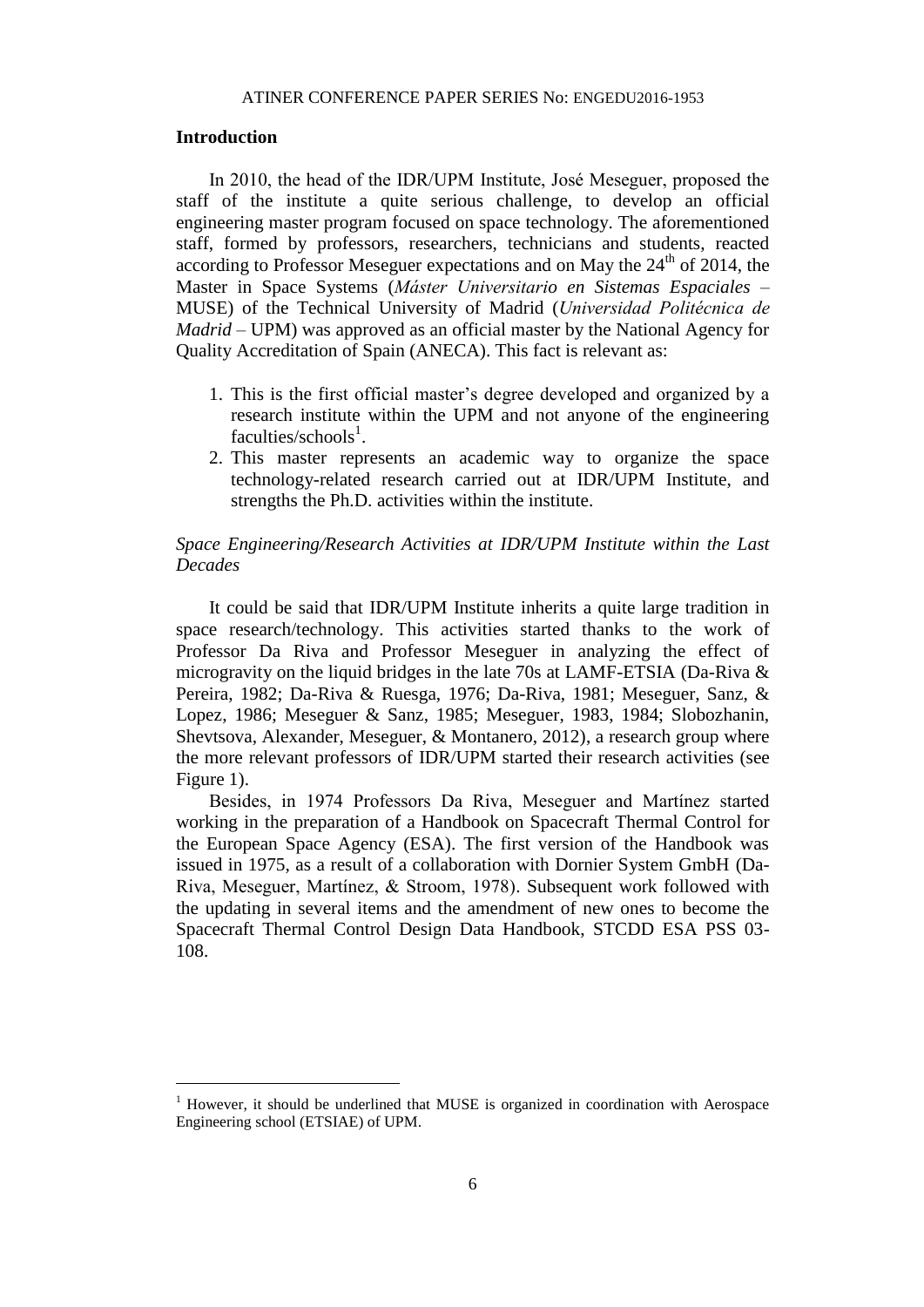**Figure 1.** *Breaking of a Cylindrical Volume Liquid Bridge by Stretching during The Spacelab-D2 Mission (experiment STACO), in 1993*



**Figure 2.** *Sketch of the UPMSat-1*



0- Multilayer Insulation, 1- Antenna, 2- magnetic coils, 3- liquid bridge cell, 4- gyroscopes, 5 magnetometers, 6- electronics box, 7- batteries, 8- side panels, 9- solar panels

Other relevant examples of space engineering activities developed by the staff of IDR/UPM are:

- 1. The UPMSat-1, a 50-kg microsatellite designed, developed and constructed under the guidance of Prof. Sanz, who is the present head of IDR/UPM (Meseguer & Sanz-Andrés, 1998; Sanz-Andrés, Meseguer, Perales, & Santiago-Prowald, 2003; Sanz-Andrés & Meseguer, 1996). This satellite was successfully launched in 1995, and represented a joint effort from professors, students and other staff of the Aeronautical Engineering school of UPM (see Figure 2).
- 2. The CPLM payload (the acronym stands for Liquid Bridge Behavior under Microgravity experiment, in Spanish), designed and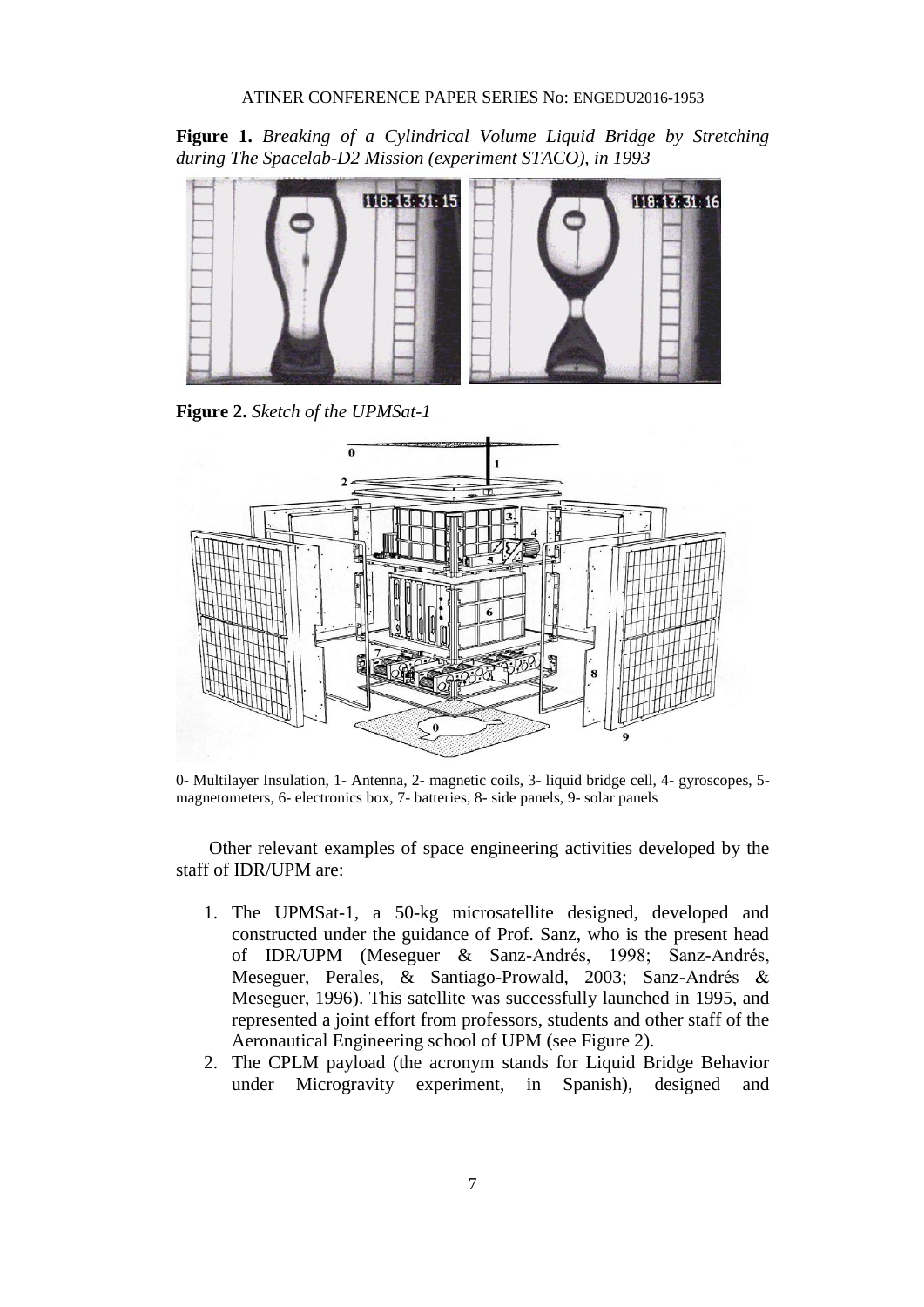manufactured in the late 90s for the Spanish satellite MINISAT (Sanz-Andrés, Rodríguez-De-Francisco, & Santiago-Prowald, 2001).

- 3. IDR/UPM team was responsible for the thermal control of the instrument OSIRIS (Optical, Spectroscopic and Infrared Remote Imaging System). This instrument was developed for the Rosetta mission of the European Space Agency (ESA), devoted to the exploration of the 67P/Churyumov-Gerasimenko comet. OSIRIS is a dual infrared camera system consisting in a high-resolution Narrow-Angle Camera (NAC) for the study of the nucleus of the comet, and a Wide-Angle Camera (WAC) designed for recording dust and gas emissions on the surface of the comet (Thomas et al., 1998).
- 4. IDR/UPM was also responsible for the thermal control of the balloonborne telescope SUNRISE, which was flown on a balloon at stratospheric altitudes to analyze the structure and the dynamics of the solar magnetic field. SUNRISE can be considered as a precursor of the instrument PHI, which is one of the payloads of the Solar Orbiter mission of ESA (Barthol et al., 2011; Pérez-Grande, Sanz-Andrés, Bezdenejnykh, & Barthol, 2009).

**Figure 3.** *Sketch of the UPMSat-2*



At present, IDR/UPM Institute is involved in the thermal control subsystem and the structure analysis of the NOMAD payload, which is on board the ExoMars mission. Also, IDR/UPM carries out the same tasks within the consortium responsible for the SO/PHI and EPD payload in Solar Orbiter mission. Both ExoMars and Solar Orbiter are ESA missions (ExoMars in collaboration with Roscosmos).

Furthermore, the UPMSat-2 satellite is at present at the last integration stages at IDR/UPM (see Figure 3). In Table 1 the characteristics of this 50-kg spacecraft are summarized. This is one of the two satellites under development by IDR/UPM as an academic/research challenge, the second one,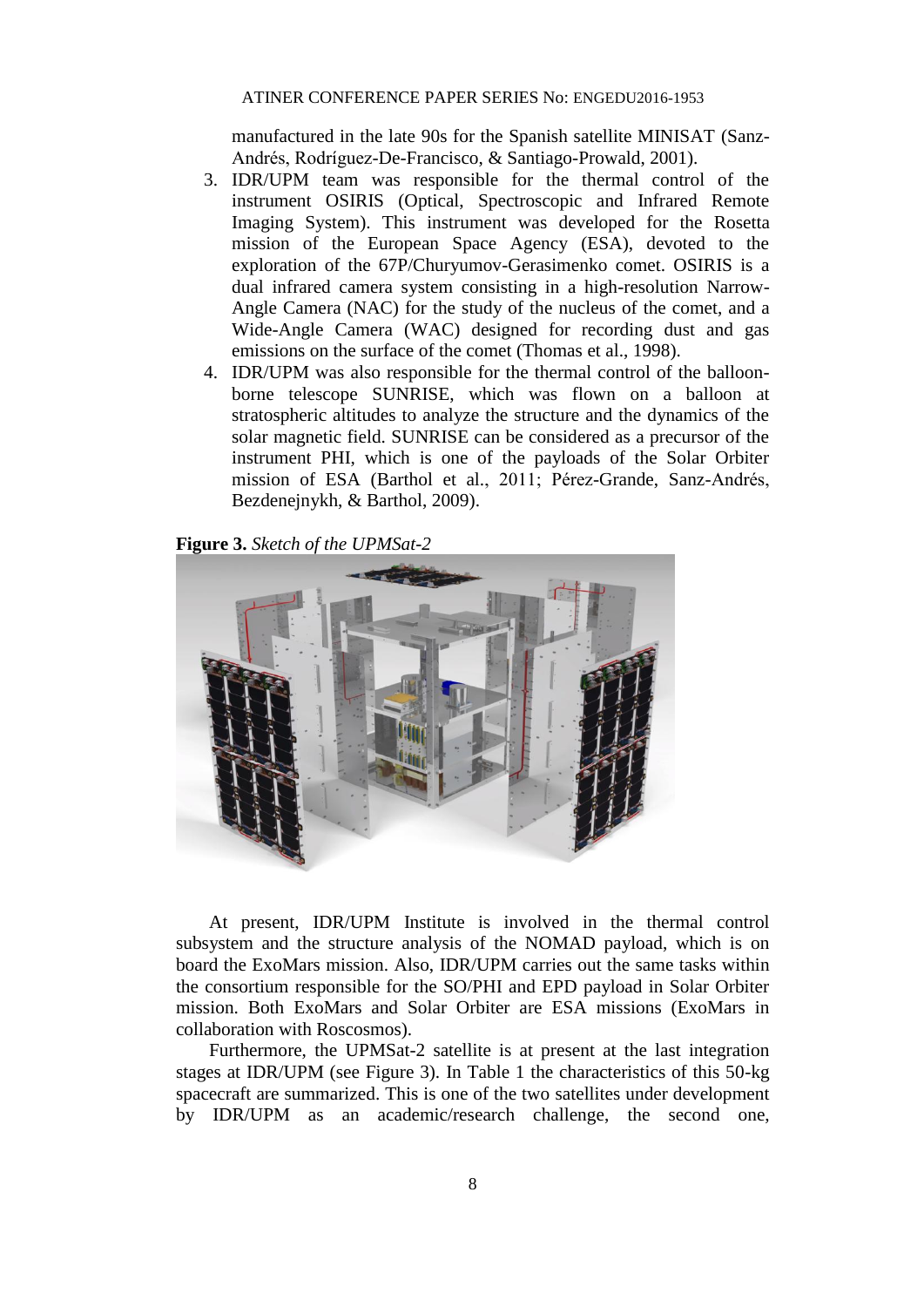UNION/Lian-Hé, being the result of a collaboration with Beiang University (Beijing, China).

| <b>Mission Life</b>     | 2-year                                                    |
|-------------------------|-----------------------------------------------------------|
| Orbit                   | Sun-synchronous:                                          |
|                         | <b>Noon</b>                                               |
|                         | Altitude: 600 km                                          |
|                         | Period: 5828 s                                            |
| Mass                    | $50 \text{ kg}$                                           |
| <b>Dimensions</b>       | $0.5 \text{ m} \times 0.5 \text{ m} \times 0.6 \text{ m}$ |
| <b>Attitude Control</b> | Magnetic:                                                 |
|                         | <b>SSBV</b> and Bartington magnetometers                  |
|                         | <b>ZARM</b> Technik AG magnetorquers                      |
| <b>Thermal Control</b>  | Passive                                                   |
| Power                   | Based on solar photovoltaic panels and batteries:         |
|                         | 5 body-mounted solar panels (Selex Galileo SPVS-          |
|                         | 5 modules with Azur Space 3G28C triple junction           |
|                         | solar cells)                                              |
|                         | Li-ion battery designed by SAFT<br>$\bullet$              |
|                         | Direct Energy Transfer (DET)                              |
| On board computer and   | Based on FPGA (designed by Tecnobit S.L. and              |
| data handling           | programmed by STRAST/UPM)                                 |
| Launch                  | 2016/2017                                                 |

**Table 1.** *General Characteristics of the UPMSat-2 Mission*

*Academic Activities at IDR/UPM Related to Space*

The related-to-space academic work done until year 2000 by professors of IDR/UPM can be summarized as:

- 1. Several Ph.D. focused on stability of liquid bridges under microgravity, satellite power subsystem modeling, calibration of scientific instruments in space, etc.
- 2. Continuous training program on Space Systems Technology, from 1997 to 1999.

From 2000 to 2012, the academic staff of IDR/UPM was involved in several programs related to space technologies organized by the Technical University of Madrid (UPM). They were a quite worthy effort by several engineering schools of the university, to provide a specific master program on space technology/science.

In 2008, the planning to design and develop the UPMSat-2 satellite started at IDR/UPM under the supervision of Prof. Meseguer and Prof. Sanz. Apart from the obvious challenge that such kind of project represents in terms of engineering work, more than 25 Bachelor and Master final degree projects have been carried out related to this project, this academic works being also a challenge for the students, as real responsibilities linked to the UPMSat-2 project were assigned to them. Besides, 4 Ph.D. dissertations on problems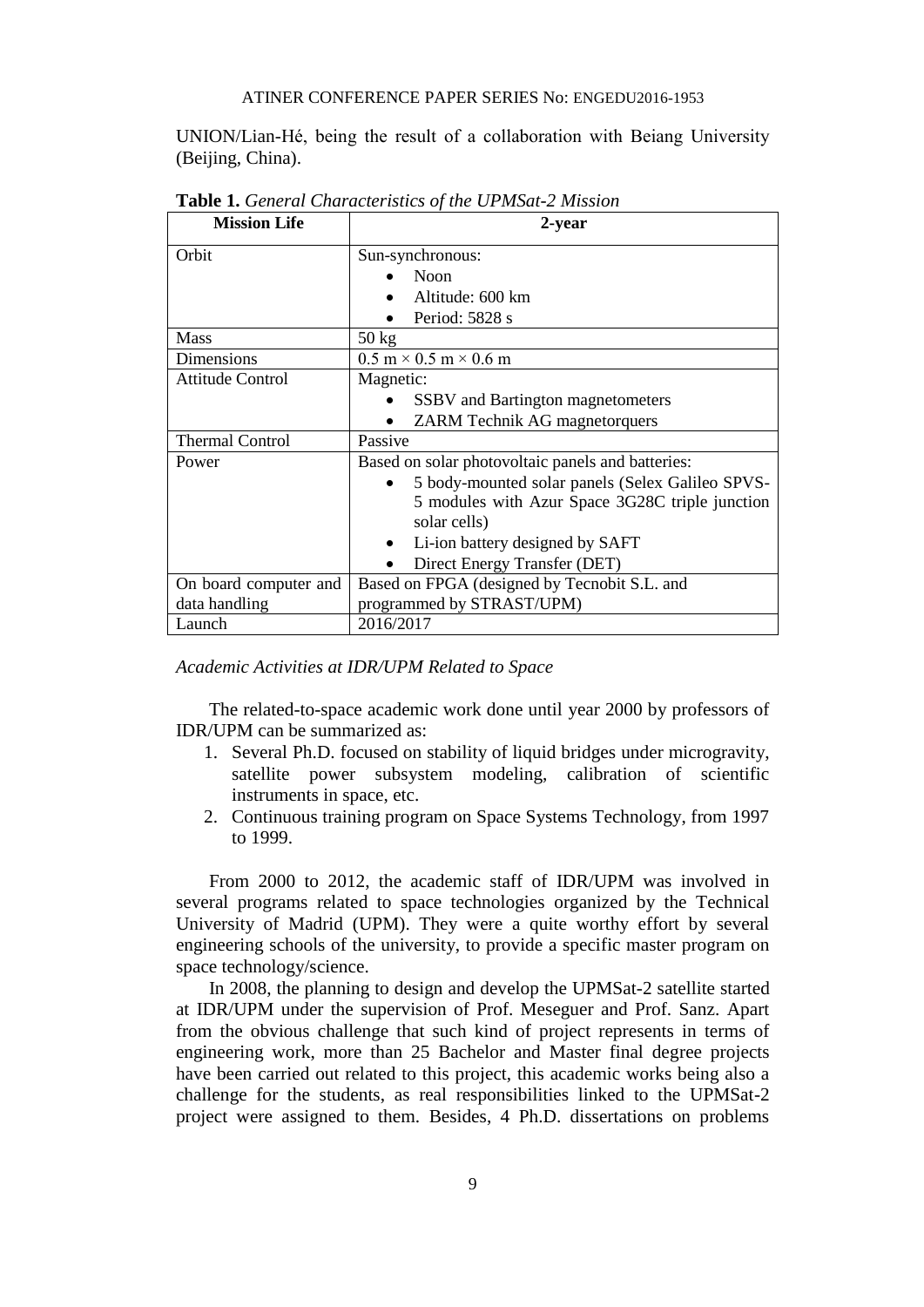regarding UPMSat-2 subsystems have been successfully defended in the last 3 years (with more Ph.D. works being under development at present). Finally, it should be also mentioned that several students from Beihang University are currently doing *stagiares* training periods at IDR/UPM.

#### *Master Programs on Space Engineering and Technology in Spain*

Spanish universities offer some programs strictly focused on space technology/science. As far as the authors knowledge, there are four related-tospace technology official programs (approved by ANECA), MUSE being one of them. These programs are summarized in Table 2.

The more relevant differences of MUSE from the other programs are the extension, 120 ECTS instead of 90 or 60, and the orientation, as the present program is fully oriented to technology.

| University   | Master's program                                                             | <b>Total</b><br><b>ECTS</b> | <b>Type</b>  |
|--------------|------------------------------------------------------------------------------|-----------------------------|--------------|
| <b>UAH</b>   | Ciencia y Tecnología desde el Espacio<br>(Science and Technology from Space) | 60                          | S, T         |
| UPV/EHU      | Ciencia y Tecnología Espacial<br>(Space Science and Technology)              | 60                          | S, T         |
| <b>UPC</b>   | Aerospace Science and Technology                                             | 90                          | S, T         |
| <b>I</b> JPM | Sistemas Espaciales – MUSE (Space systems)                                   | 120                         | $\mathbf{T}$ |

**Table 2.** *Spanish Master Programs on Space Technologies*

UAH – *Universidad de Alcalá* (Alcala University), UPV/EHU – *Universidad del País Vasco* (Basque Country University), UPC – *Universitat Politècnica de Catalunya* (BarcelonaTech), UPM – *Universidad Politécnica de Madrid* (Technical University of Madrid), S – Sscience; T – Technology

#### **The Master in Space Systems (MUSE)**

The Master in Space Systems of the Technical University of Madrid is a 120 ECTS (European Credit Transfer and Accumulation System) master program designed to provide a practical, updated and professional approach to space technology.

It is fully harmonized according to the Technical University of Madrid regulations regarding admission of students, organization boards, transfer credits from other university programs, Erasmus program, quality procedures, etc.

#### *Project Based Learning Approach*

Together with the normal lessons, quite large part of the master's teaching is carried out through Project Based Learning. This approach was selected as the best educational way in order to force the student to put their knowledge into practice. This methodology basically consists in present to the students real problems that have an open solution (that is, not unique), that make them to take decisions. This normally results into an increased motivation, which is necessary when a large program of 120 ECTS needs to be completed.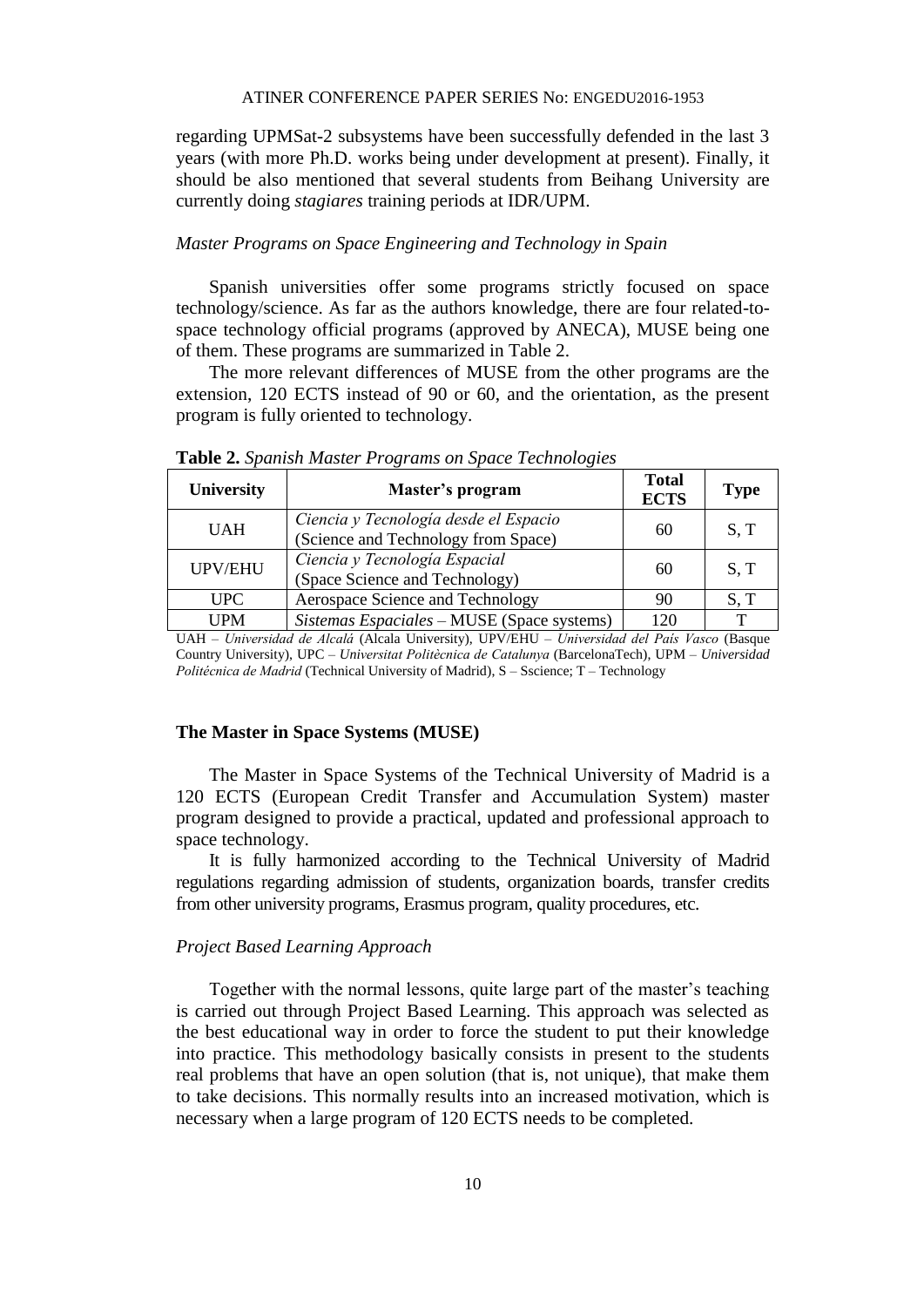#### *Structure of the Master's Program*

The Master's program is organized in two years that, depending on the students' necessities, can be extended.

There are 19 subjects, 3 Case Studies and the Final Project of the Master. These 23 study units are classified into 4 different groups:

- 1. Advanced Mathematics (AM).
- 2. Space Projects Definition (SPD).
- 3. Systems Engineering (SE).
- 4. Spacecraft Subsystems (SS).
- 5. Case Studies and Final Project (CS-FP).

The subjects tough and the number of credits assigned to each one of them are included in Table 3.

It is important to underline that not only the 3 case studies and the final project are Project Based Learning oriented. Some part of the educational load in a large number of the subjects included in Table 3 is given using this methodology.

**Table 3.** *Subjects Included in the Master in Space Systems of the Technical University of Madrid (MUSE)*

| Group      | <b>Subject</b>                                               | <b>ECTS</b> | <b>Learning</b><br>methodology |
|------------|--------------------------------------------------------------|-------------|--------------------------------|
| AA         | Advanced mathematics 1                                       | 6.0         | L; P                           |
|            | Advanced mathematics 2                                       | 6.0         | L; P                           |
|            | Space environment and mission analysis                       | 4.5         | L; P; PBL                      |
|            | High speed aerodynamics and atmospheric<br>reentry phenomena | 4.5         | L; P                           |
| <b>SPD</b> | Vibrations and aeroacoustics                                 | 4.5         | L; P                           |
|            | Space materials                                              | 4.5         | $L$ ; PB $L$                   |
|            | Graphic design for aerospace engineering                     | 4.5         | L; PBL                         |
| <b>SE</b>  | Systems engineering and project<br>management                | 6.0         | L; PBL                         |
|            | Quality assurance                                            | 4.5         | L                              |
|            | Space industry and institutions seminars                     | 1.5         | L                              |
|            | Production technologies                                      | 4.5         | L                              |
|            | Space integration and testing                                | 4.5         | L                              |
|            | Spacecraft propulsion and launchers                          | 4.5         | L                              |
|            | Orbital dynamics and attitude control                        |             | L; P                           |
| <b>SS</b>  | Heat transfer and thermal control                            | 6.0         | L; P; PBL                      |
|            | Power subsystems                                             | 4.5         | L; P; PBL                      |
|            | Space structures                                             | 4.5         | L; P; PBL                      |
|            | Communications                                               | 4.5         | L; P                           |
|            | Data housekeeping                                            | 4.5         | L; P                           |
| $CS$ -FP   | Case Study 1                                                 | 3.0         | <b>PBL</b>                     |
|            | Case Study 2                                                 | 7.5         | <b>PBL</b>                     |
|            | Case Study 3                                                 | 6.0         | <b>PBL</b>                     |
|            | <b>Final Project</b>                                         | 15.0        | <b>PBL</b>                     |

L – Lessons; P – Problems; PBL – Project Based Learning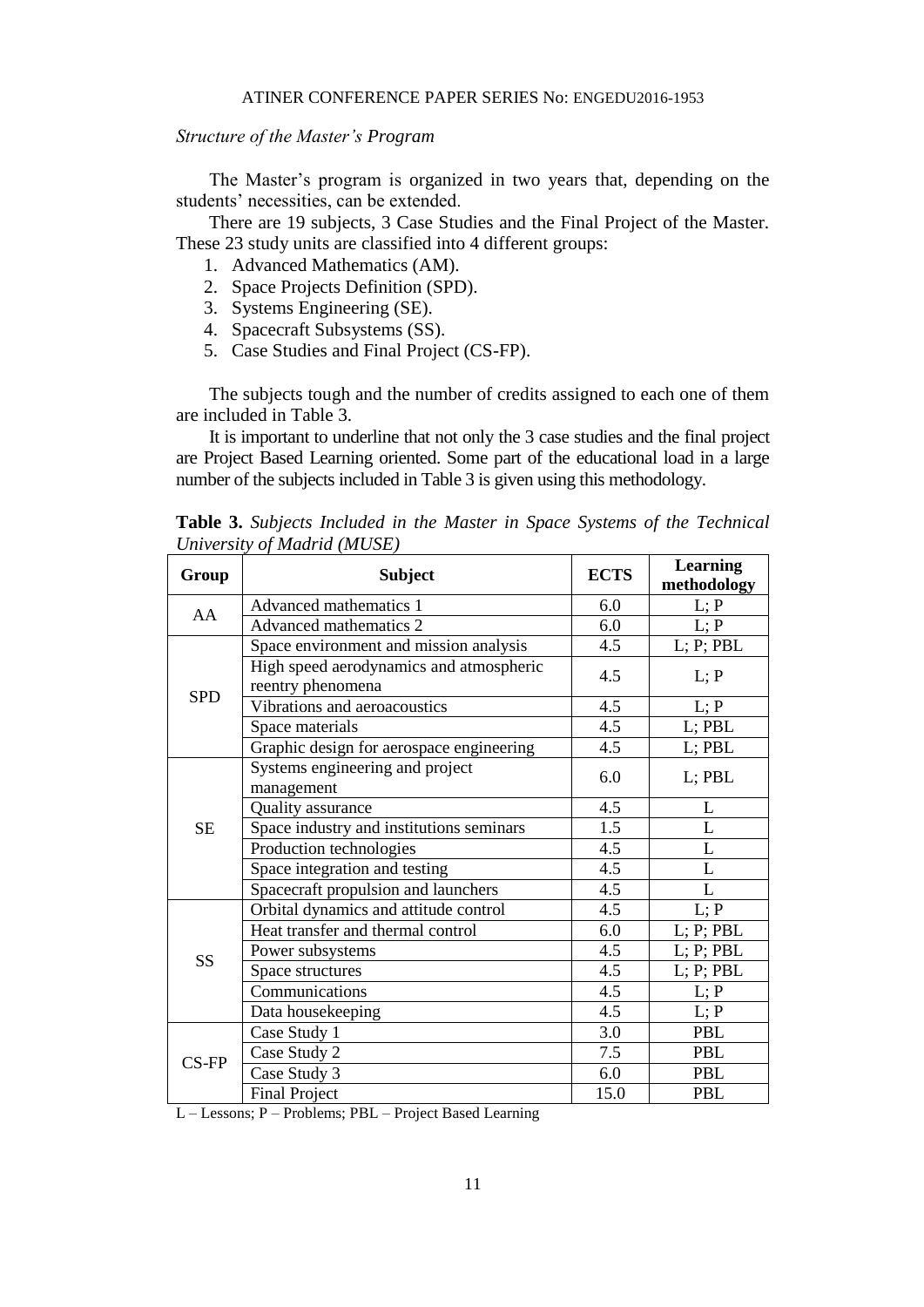The organization per semester is shown in Table 4. The study load on the students has been tried to be balanced along the four semesters. Nevertheless, changes will be made if required.

Finally, there is one subject, space industry and institutions seminars, in which experts from the industry and official organizations such as ESA or CDTI<sup>1</sup> are invited to give conferences related to their activity.

| <b>Semester</b> | <b>Subject</b>                                            |
|-----------------|-----------------------------------------------------------|
| Semester 1      | Advanced mathematics 1                                    |
|                 | Space environment and mission analysis                    |
|                 | Vibrations and aeroacoustics                              |
|                 | Graphic design for aerospace engineering                  |
|                 | Systems engineering and project management                |
|                 | Space industry and institutions seminars                  |
|                 | Spacecraft propulsion and launchers                       |
| Semester 2      | Advanced mathematics 2                                    |
|                 | High speed aerodynamics and atmospheric reentry phenomena |
|                 | Heat transfer and thermal control                         |
|                 | Power subsystems                                          |
|                 | Space structures                                          |
|                 | Case Study 1                                              |
|                 | Space materials                                           |
|                 | Quality assurance                                         |
| Semester 3      | Production technologies                                   |
|                 | Space integration and testing                             |
|                 | Orbital dynamics and attitude control                     |
|                 | Case Study 2                                              |
|                 | Communications                                            |
|                 | Data housekeeping                                         |
| Semester 4      | Case Study 3                                              |
|                 | <b>Final Project</b>                                      |

**Table 4.** *Time Schedule (in terms of semesters) of the Master in Space Systems of the Technical University of Madrid (MUSE)*

#### *Admission Procedures*

 $\overline{a}$ 

The number of admissions is limited to 20 students each year. This reduced number of admission was stated in order to keep the quality of the education given at maximum standards, bearing also in mind the size of the IDR/UPM research institute.

The admission is regulated by the university official process. There are 2 periods for pre-registration February-April and May-June, in which the students should apply. After each period the Academic Board of the master publishes the list of admissions in the Master's web page. Finally, the registration process is fulfilled each semester by the admitted students within

<sup>1</sup> *Centro para el Desarrollo Tecnológico Industrial* (Centre for the Development of Industrial Technology)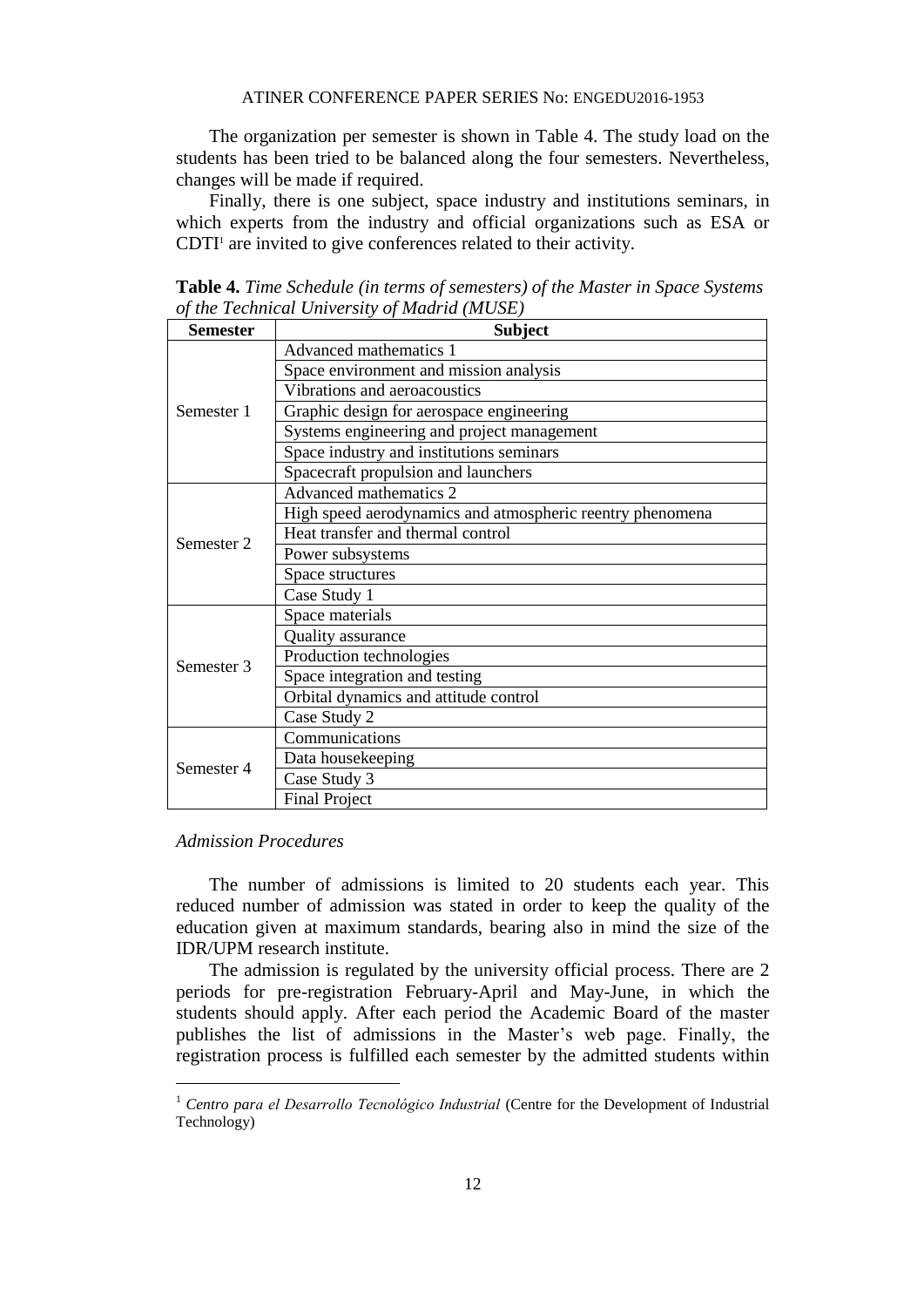the corresponding period, first period: July (second half) and September (first half); second period: February (first half).

The admission procedure is based on a review of the applicants' background. If after this step the number of candidates exceeds the maximum number of possible admissions a round of interviews would be scheduled. And finally, an exam will be programmed if the remaining candidates are still above the aforementioned maximum number of possible admissions. This exam will be based on the Aerospace Engineering bachelor's degree program of the Technic University of Madrid.

#### *Facilities*

The lessons of the Master in Space Systems of the Technical University of Madrid (MUSE) are given at the Aerospace Engineering school of the university (ETSIAE). Some of the laboratory exercises are taught at the facilities of the IDR/UPM Institute located at Montegancedo Campus. These facilities include:

- 1. A Concurrent Design Facility (CDF). Programed and developed in coordination with ESA, this facility is a quite worthy tool for mission pre-design.
- 2. A Thermal Vacuum Chamber (TVAC). This facility is currently used for projects carried out for the industry, see Figure 4.
- 3. Vibration Testing Equipment. Used for satellite parts qualification (UPMSat-2, Lian-Hé).

**Figure 4.** *UPMSat-2 batteries being tested at the Thermal Vacuum Chamber of IDR/UPM*

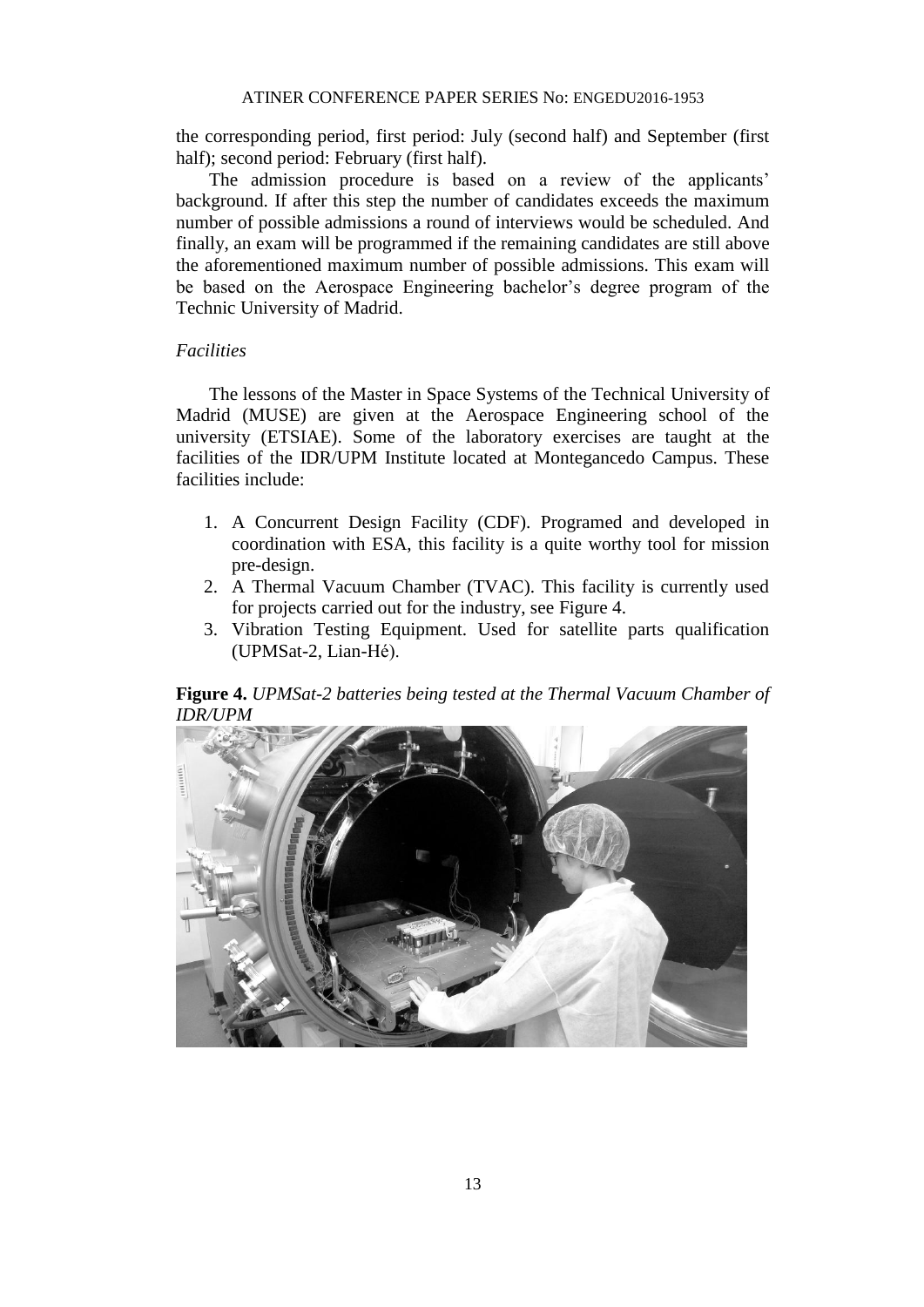#### **Some Lessons Learned**

Although this master program has a reduced life (only two academic years, 2014-2015 and 2015-2016), some patterns have been identified.

#### *Background of the Admitted Students*

The admitted students come normally from the Aerospace bachelor's degree at the Technical University of Madrid. This background guarantees an adequate path of the students through all Master's program. Additionally, other admitted students have an Aerospace bachelor's degree from other Spanish universities. No special problems have been detected with these students.

Some admitted students with other Engineering Bachelor's degrees or Bachelor's degrees in other fields such as Physics or Informatics, shown certain lacks in certain subjects as "Graphic design for aerospace engineering" or "Vibrations and aeroacoustics". Special tutorial actions are required in these cases.

Finally, this Master program seems to draw attention from other countries students. At present, students from Argentina, Colombia, Ecuador, Venezuela, México, and U.S.A., have applied for a position at MUSE.

**Table 5.** *Some of the Case Studies Proposed and Carried out by Students of the Master in Space Systems during 2014-2015 and 2015-2016*

| Testing of the attitude positioning photodiodes of the UPMSat-2.                |  |
|---------------------------------------------------------------------------------|--|
| Analysis, characterization and testing of the UPMSat-2 Reaction Wheel payload.  |  |
| Design and analysis of the UPMSat-2 safety transportation box.                  |  |
| Mechanical design of Vibration Testing Facility parts.                          |  |
| Analysis, characterization and testing of the UPMSat-2 magnetometers.           |  |
| Testing and improvement of the Orbits' module of the Concurrent Design Facility |  |
| (CDF).                                                                          |  |
| Testing and improvement of the Thermal Control module of the Concurrent         |  |
| Design Facility (CDF).                                                          |  |
| Harness design for the UPMSat-2.                                                |  |
| Thermal analysis of the UNION/Lian-Hé satellite at the CDF.                     |  |
| Orbit analysis of the UNION/Lian-Hé satellite at the CDF.                       |  |
| Analysis and implementation of the ESA CDF core in the CDF of the IDR/UPM       |  |
| Institute.                                                                      |  |

#### *Case Studies Carried Out*

As mentioned in the previous sections, the Project Based Learning methodology is specifically selected for the Case Studies 1, 2, and 3, and the Final Project. A selection of the Case Studies given to the students of the MUSE in the academic years 2014-2015 and 2015-2016, is included in Table 5. These cases were related to the UPMSat-2 project, or new developments for the Concurrent Design Facility or the Vibration Testing Facility.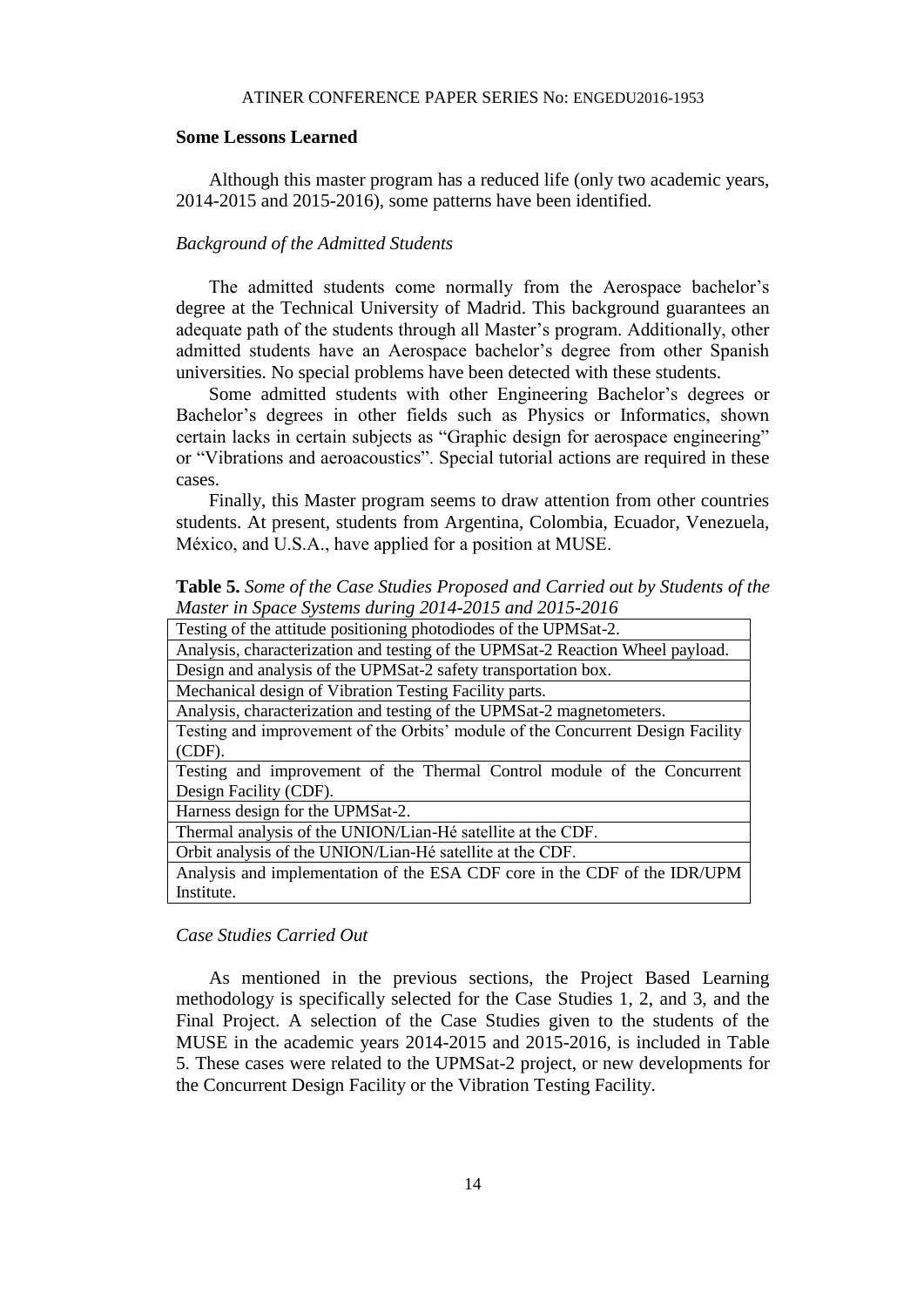The level of the works is generally high, this fact being recognized by the industry (Spanish companies within the space industry are normally invited to the dissertation and defense of the Case Studies).

#### **Conclusions**

At present, space research/technology/industry represents one of the boundaries for the human knowledge. Besides, it affects different aspects of the society, such as culture, education, business, government, military, etc.

These facts may explain the good perspectives of the Master in Space Systems of the Technical University of Madrid (MUSE). Although, 2015-2016 is the second year of this master program some positive aspects have been identified:

- A significant percentage of the Master's students are interested, or have started, their Ph.D. studies.
- Many students of the Master are receiving fellowships from other departments of the university.
- Some students have been contacted by companies from the space sector even before finishing their degree.

#### **References**

- Barthol, P., Gandorfer, A., Solanki, S. K., Schüssler, M., Chares, B., Curdt, W., … Heerlein, K. (2011). The sunrise mission. *Solar Physics*, *68*(1), 1–34.
- Da-Riva, I. (1981). Stability of Liquid Bridges. In L. G. Napolitano (Ed.), *Applications of Space Developments. Proceedings of the XXXI Int. Astronautical Congress, Tokio, Japan* (pp. 69–80). Oxford, Great Britain: Pregamon Press Ltd.
- Da-Riva, I., Meseguer, J., Martínez, I., & Stroom, C. (1978). Spacecraft thermal control design data. In *ESA Spacecraft Thermal and Environ. Control Systems (SEE N 79-31266 22-18)*.
- Da-Riva, I., & Pereira, E. A. (1982). A regular perturbation approach to surface tension driven flows. *Acta Astronautica*, *9*(4), 217–224.
- Da-Riva, I., & Ruesga, J. M. (1976). Fluid-physics-module experiments. *ESA Special Publication*, *ESA SP-114*, 265–275.
- Meseguer, J. (1983). The breaking of axisymmetric slender liquid bridges. *Journal of Fluid Mechanics*, *130*, 123–151.
- Meseguer, J. (1984). Stability of slender, axisymmetric liquid bridges between unequal disks. *Journal of Cristal Growth*, *67*(1), 141–143.
- Meseguer, J., & Sanz, A. (1985). Numerical and experimental study of the dynamics of axisymmetric slender liquid bridges. *Journal of Fluid Mechanics*, *153*, 83–101.
- Meseguer, J., Sanz, A., & Lopez, J. (1986). Liquid bridge breakages aboard spacelab-D1. *Journal of Crystal Growth*, *78*(2), 325–334.
- Meseguer, J., & Sanz-Andrés, A. (1998). El satélite UPM-Sat 1. *Informes a La Academia de Ingeniería de España*, *1*.